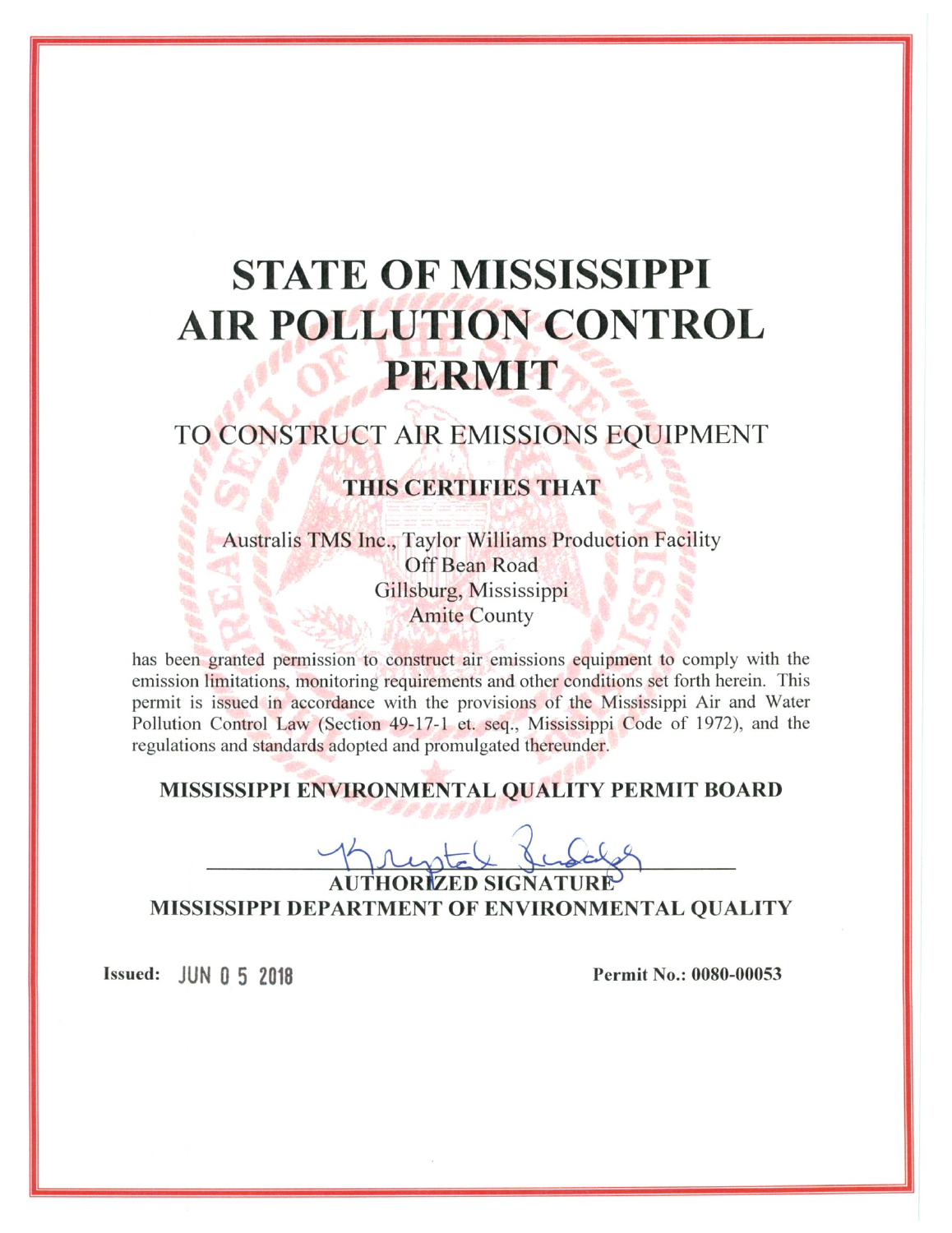#### **SECTION 1**

#### **A. GENERAL CONDITIONS**

- 1. This permit is for air pollution control purposes only. (Ref.: 11 Miss. Admin. Code Pt. 2, R. 2.1.D.)
- 2. Any activities not identified in the application are not authorized by this permit. (Ref.: Miss. Code Ann. 49-17-29 1.b)
- 3. The knowing submittal of a permit application with false information may serve as the basis for the Permit Board to void the permit issued pursuant thereto or subject the applicant to penalties for operating without a valid permit pursuant to State Law. (Ref.: 11 Miss. Admin. Code Pt. 2, R. 2.2.B(5).)
- 4. It is the responsibility of the applicant/permittee to obtain all other approvals, permits, clearances, easements, agreements, etc., which may be required including, but not limited to, all required local government zoning approvals or permits. (Ref.: 11 Miss. Admin. Code Pt. 2, R. 2.1.D(6).)
- 5. The issuance of a permit does not release the permittee from liability for constructing or operating air emissions equipment in violation of any applicable statute, rule, or regulation of state or federal environmental authorities. (Ref.: 11 Miss. Admin. Code Pt. 2, R. 2.2.B(7).)
- 6. It shall not be a defense for a permittee in an enforcement action that it would have been necessary to halt or reduce the permitted activity in order to maintain compliance with the conditions of the permit, unless halting or reducing activity would create an imminent and substantial endangerment threatening the public health and safety of the lives and property of the people of this state. (Ref.: 11 Miss. Admin. Code Pt. 2, R. 2.2. $B(15)(a)$ .)
- 7. The permit and/or any part thereof may be modified, revoked, reopened, and reissued, or terminated for cause. Sufficient cause for a permit to be reopened shall exist when an air emissions stationary source becomes subject to Title V. The filing of a request by the permittee for a permit modification, revocation and reissuance, or termination, or of a notification of planned changes or anticipated noncompliance does not stay any permit condition. (Ref.: 11 Miss. Admin. Code Pt. 2, R. 2.2.B(15)(b).)
- 8. The permit does not convey any property rights of any sort, or any exclusive privilege. (Ref.: 11 Miss. Admin. Code Pt. 2, R. 2.2.B(15)(c).)
- 9. The permittee shall furnish to the DEQ within a reasonable time any information the DEQ may request in writing to determine whether cause exists for modifying, revoking and reissuing, or terminating the permit or to determine compliance with the permit. Upon request, the permittee shall also furnish to the DEQ copies of records required to be kept by the permit or, for information claimed to be confidential, the permittee shall furnish such records to the DEQ along with a claim of confidentiality. The permittee may furnish such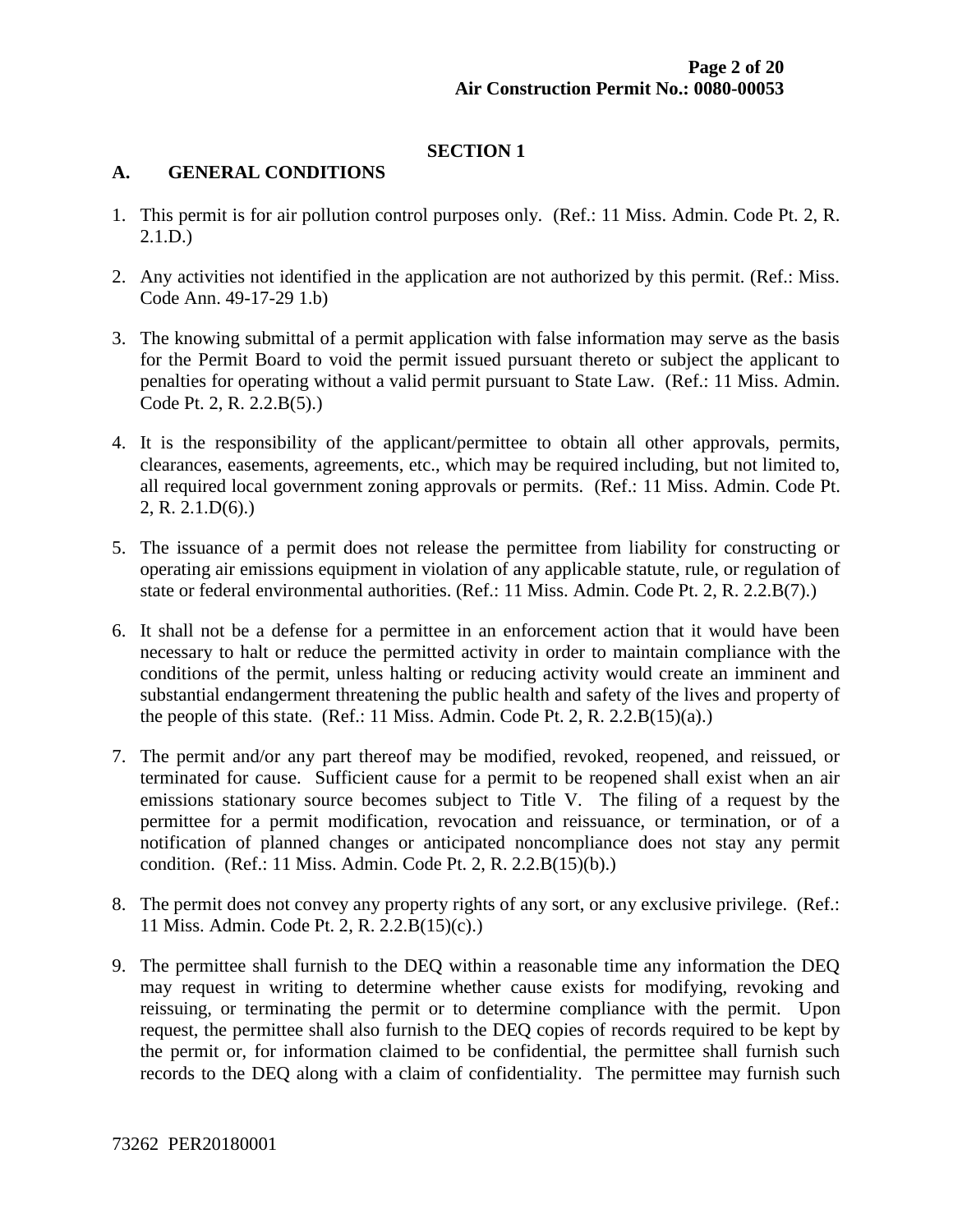records directly to the Administrator along with a claim of confidentiality. (Ref.: 11 Miss. Admin. Code Pt. 2, R. 2.2.B(15)(d).)

- 10. Design and Construction Requirements: The stationary source shall be designed and constructed so as to operate without causing a violation of an Applicable Rules and Regulations, without interfering with the attainment and maintenance of State and National Ambient Air Quality Standards, and such that the emission of air toxics does not result in an ambient concentration sufficient to adversely affect human health and well-being or unreasonably and adversely affect plant or animal life beyond the stationary source boundaries. (Ref.: 11 Miss. Admin. Code Pt. 2, R. 2.5.A.)
- 11. Solids Removal: The necessary facilities shall be constructed so that solids removed in the course of control of air emissions may be disposed of in a manner such as to prevent the solids from becoming windborne and to prevent the materials from entering State waters without the proper environmental permits. (Ref.: Miss. Code Ann. 49-17-29)
- 12. Diversion and Bypass of Air Pollution Controls: The air pollution control facilities shall be constructed such that diversion from or bypass of collection and control facilities is not needed except as provided for in 11 Miss. Admin. Code Pt. 2, R. 1.10., "Air Emission Regulations for the Prevention, Abatement, and Control of Air Contaminants." (Ref.: 11 Miss. Admin. Code Pt. 2, R. 1.10.)
- 13. Fugitive Dust Emissions from Construction Activities: The construction of the stationary source shall be performed in such a manner so as to reduce fugitive dust emissions from construction activities to a minimum. (Ref.: 11 Miss. Admin. Code Pt. 2, R. 2.5.A(4).)
- 14. Right of Entry: The permittee shall allow the Mississippi Department of Environmental Quality Office of Pollution Control and the Mississippi Environmental Quality Permit Board and/or their representatives upon presentation of credentials:
	- a) To enter upon the permittee's premises where an air emission source is located or in which any records are required to be kept under the terms and conditions of this permit; and
	- b) At reasonable times to have access to and copy any records required to be kept under the terms and conditions of this permit; to inspect any monitoring equipment or monitoring method required in this permit; and to sample any air emissions. (Ref.: Miss. Code Ann. 49-17-21)
- 15. Permit Modification or Revocation: After notice and opportunity for a hearing, the Permit Board may modify the permit or revoke it in whole or in part for good cause shown including, but not limited to:
	- a) Persistent violation of any of the terms or conditions of this permit;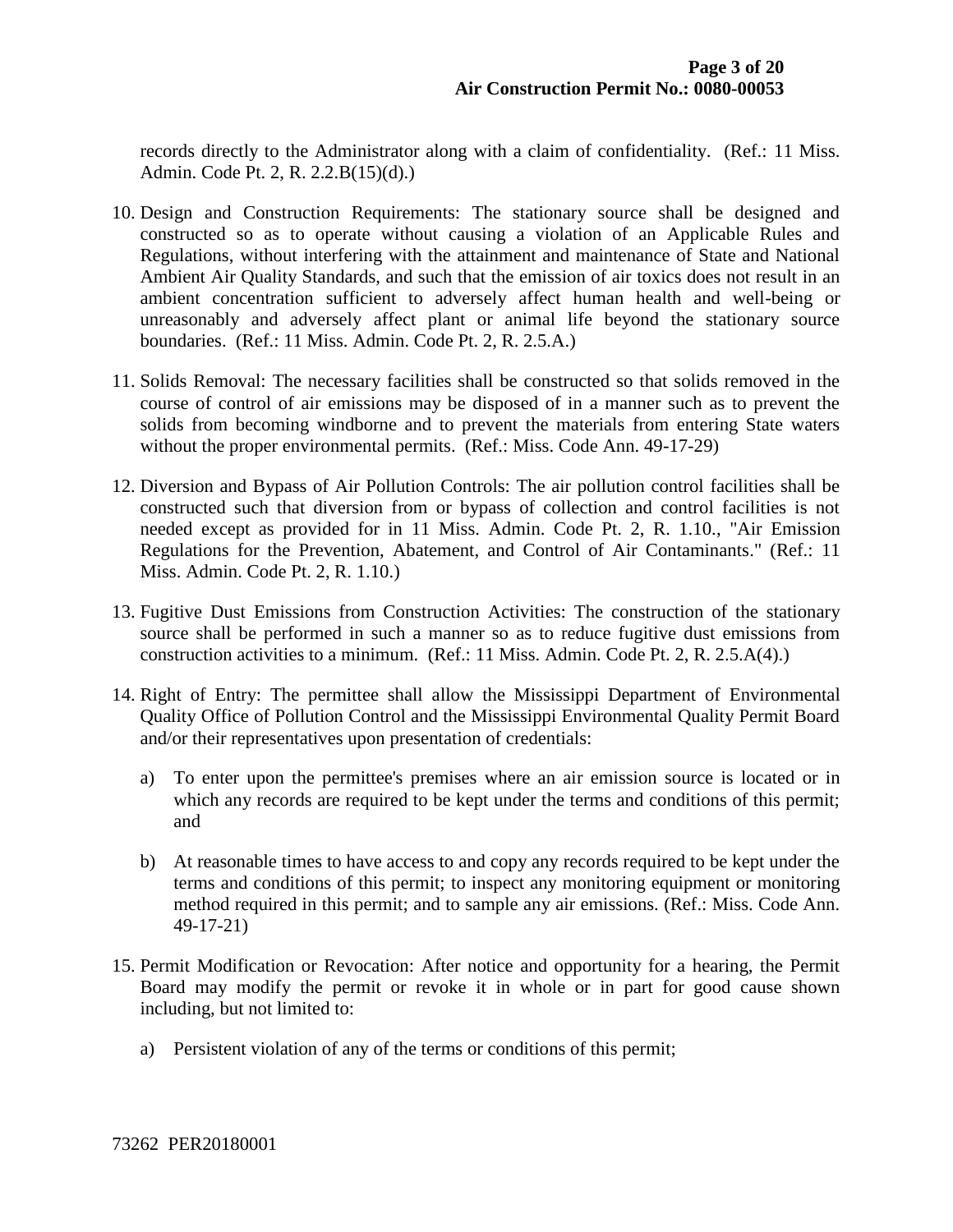- b) Obtaining this permit by misrepresentation or failure to disclose fully all relevant facts; or
- c) A change in federal, state, or local laws or regulations that require either a temporary or permanent reduction or elimination of previously authorized air emission.

(Ref.: 11 Miss. Admin. Code Pt. 2, R. 2.2.C.)

- 16. Public Record and Confidential Information: Except for data determined to be confidential under the Mississippi Air & Water Pollution Control Law, all reports prepared in accordance with the terms of this permit shall be available for public inspection at the offices of the Mississippi Department of Environmental Quality, Office of Pollution Control. (Ref.: Miss. Code Ann. 49-17-39)
- 17. Permit Transfer: This permit shall not be transferred except upon approval of the Permit Board. (Ref.: 11 Miss. Admin. Code Pt. 2, R. 2.16.B)
- 18. Severability: The provisions of this permit are severable. If any provision of the permit, or the application of any provision of the permit to any circumstances, is challenged or held invalid, the validity of the remaining permit provisions and/or portions thereof or their application to other persons or sets of circumstances, shall not be affected thereby. (Ref. 11 Miss. Admin. Code Pt. 2, R. 2.1.D(7).)
- 19. Permit Expiration: The permit to construct will expire if construction does not begin within eighteen (18) months from the date of issuance or if construction is suspended for eighteen (18) months or more. (Ref.: 11 Miss. Admin. Code Pt. 2, R. 2.5.C(1).)
- 20. Certification of Construction: A new stationary source issued a Permit to Construct cannot begin operation until certification of construction by the permittee. (Ref.: 11 Miss. Admin. Code Pt. 2, R. 2.5.D(3).)
- 21. Beginning Operation: Except as prohibited in Section 1, Condition 24 of this permit, after certification of construction by the permittee, the Permit to Construct shall be deemed to satisfy the requirement for a permit to operate until the date the application for issuance or modification of the Title V Permit or the application for issuance or modification of the State Permit to Operate, whichever is applicable, is due. This provision is not applicable to a source excluded from the requirement for a permit to operate as provided by 11 Miss. Admin. Code Pt. 2, R. 2.13.G. (Ref.: 11 Miss. Admin. Code Pt. 2, R. 2.5.D(4).)
- 22. Application for a Permit to Operate: Except as otherwise specified in Section 1, Condition 24 of this permit, the application for issuance or modification of the State Permit to Operate or the Title V Permit, whichever is applicable, is due twelve (12) months after beginning operation or such earlier date or time as specified in the Permit to Construct. The Permit Board may specify an earlier date or time for submittal of the application. Beginning operation will be assumed to occur upon certification of construction, unless the permittee specifies differently in writing. (Ref.: 11 Miss. Admin. Code Pt. 2, R. 2.5.D(5).)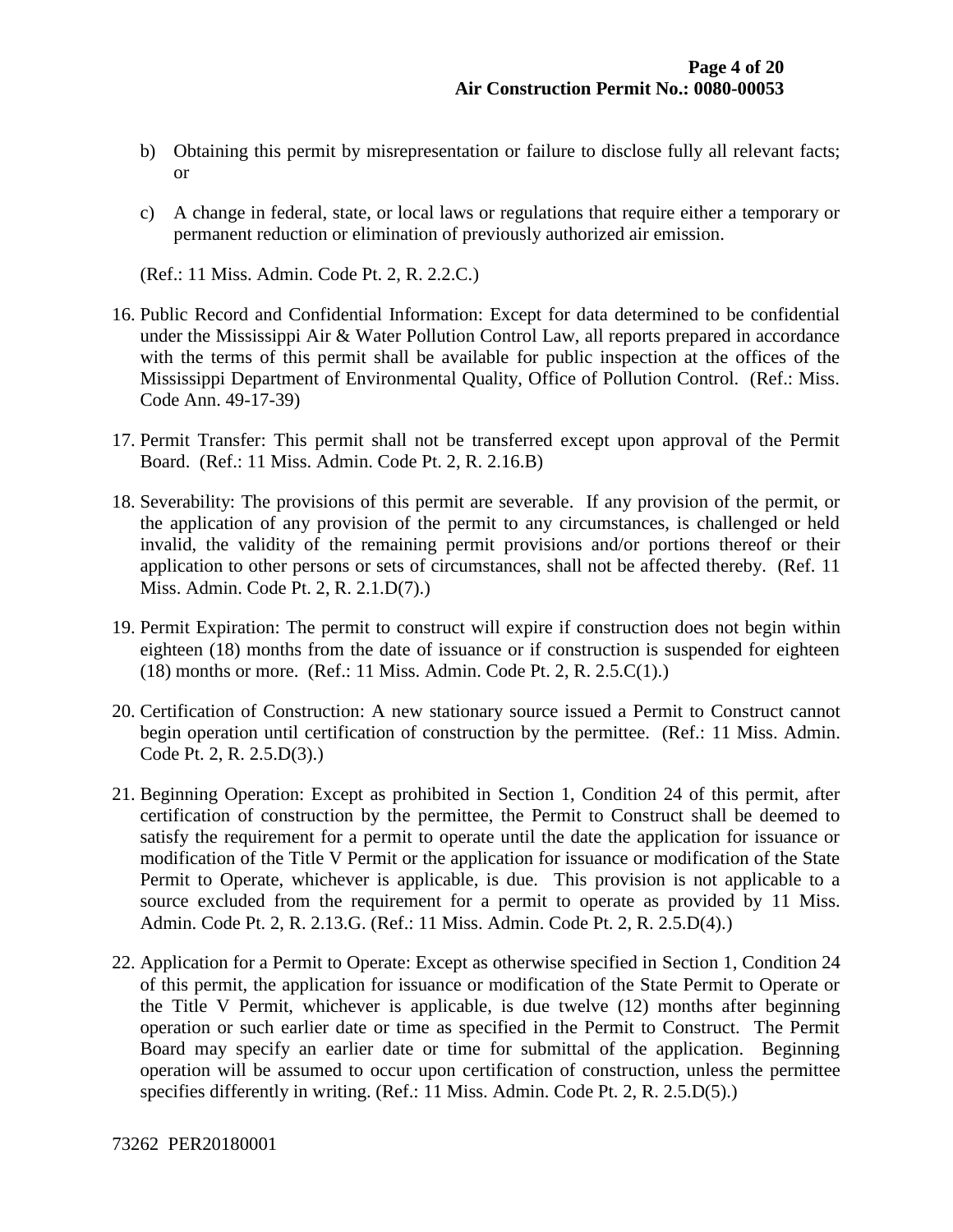- 23. Operating Under a Permit to Construct: Except as otherwise specified in Section 1, Condition 24 of this permit, upon submittal of a timely and complete application for issuance or modification of a State Permit to Operate or a Title V Permit, whichever is applicable, the applicant may continue to operate under the terms and conditions of the Permit to Construct and in compliance with the submitted application until the Permit Board issues, modifies, or denies the Permit to Operate. (Ref.: 11 Miss. Admin. Code Pt. 2, R. 2.5.D(6).)
- 24. Application Requirements for a Permit to Operate for Moderate Modifications: For moderate modifications that require contemporaneous enforceable emissions reductions from more than one emission point in order to "net" out of PSD/NSR, the applicable Title V Permit to Operate or State Permit to Operate must be modified prior to beginning operation of the modified facilities. (Ref.: 11 Miss. Admin. Code Pt. 2, R. 2.5.D(7).)
- 25. General Duty: All air emission equipment shall be operated as efficiently as possible to provide the maximum reduction of air contaminants. (Ref.: 11 Miss. Admin. Code Pt. 2, R.  $2.2.B(10).$
- 26. Deviation Reporting: Except as otherwise specified herein, the permittee shall report all deviations from permit requirements, including those attributable to upsets, the probable cause of such deviations, and any corrective actions or preventive measures taken. Said report shall be made within five (5) working days of the time the deviation began. (Ref.: 11 Miss. Admin. Code Pt. 2, R. 2.2.B(10).)
- 27. Compliance Testing: Regarding compliance testing:
	- a) The results of any emissions sampling and analysis shall be expressed both in units consistent with the standards set forth in any Applicable Rules and Regulations or this permit and in units of mass per time.
	- b) Compliance testing will be performed at the expense of the permittee.
	- c) Each emission sampling and analysis report shall include but not be limited to the following:
		- (1) detailed description of testing procedures;
		- (2) sample calculation(s);
		- (3) results; and
		- (4) comparison of results to all Applicable Rules and Regulations and to emission limitations in the permit.
		- (Ref.: 11 Miss. Admin. Code Pt. 2, R. 2.6.B(3), (4), and (6).)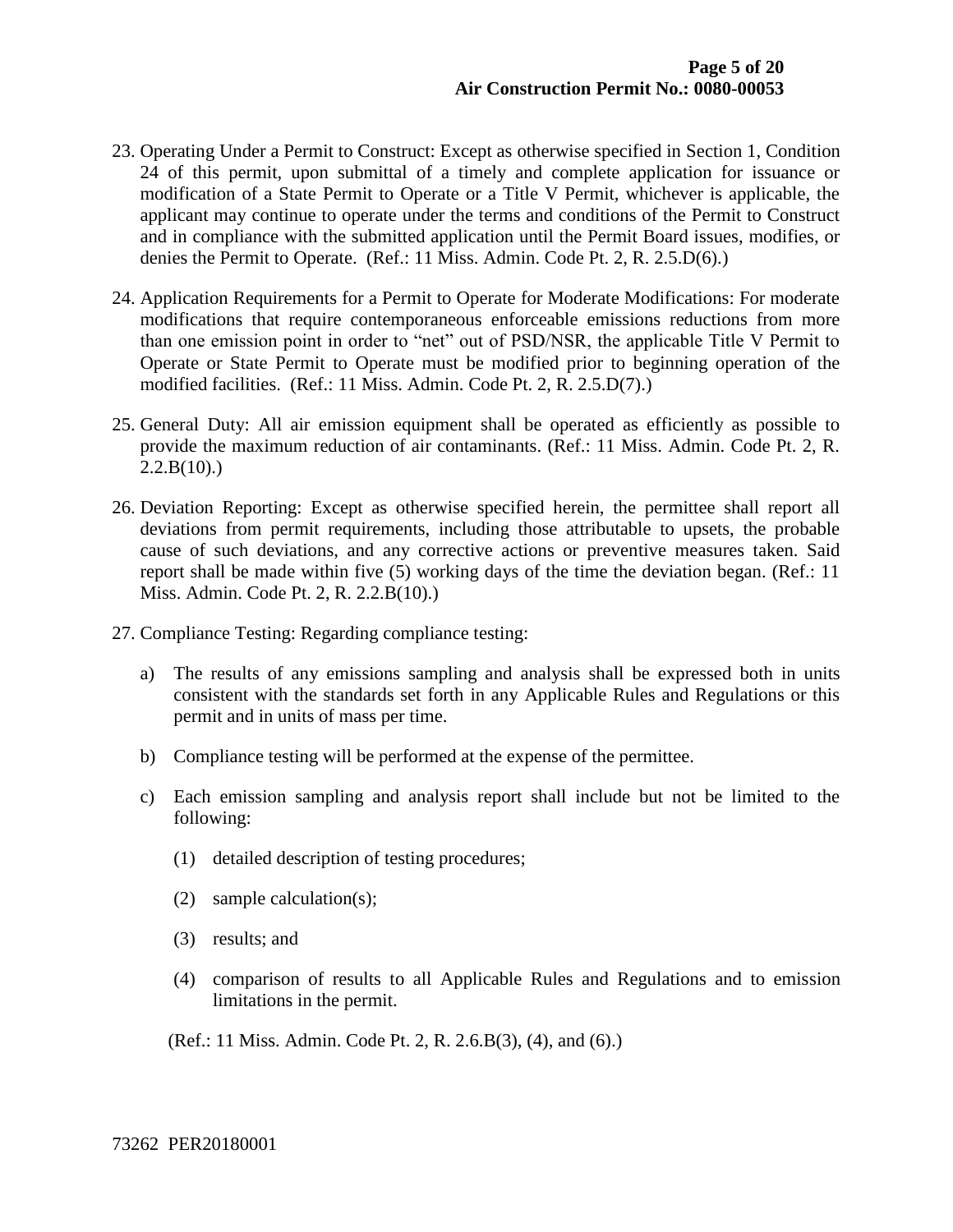#### **B. GENERAL NOTIFICATION REQUIREMENTS**

- 1. Within fifteen (15) days of beginning actual construction, the permittee must notify DEQ in writing that construction has begun. (Ref.: 11 Miss. Admin. Code Pt. 2, R. 2.5.C(2).)
- 2. The permittee must notify DEQ in writing when construction does not begin within eighteen (18) months of issuance or if construction is suspended for eighteen (18) months or more. (Ref.: 11 Miss. Admin. Code Pt. 2, R. 2.5.C(3).)
- 3. Upon the completion of construction or installation of an approved stationary source or modification, and prior to commencing operation, the applicant shall notify the Permit Board that construction or installation was performed in accordance with the approved plans and specifications on file with the Permit Board. (Ref.: 11 Miss. Admin. Code Pt. 2, R. 2.5.D(1) and (3).)
- 4. The Permit Board shall be promptly notified in writing of any change in construction from the previously approved plans and specifications or permit. If the Permit Board determines the changes are substantial, it may require the submission of a new application to construct with "as built" plans and specifications. Notwithstanding any provision herein to the contrary, the acceptance of an "as built" application shall not constitute a waiver of the right to seek compliance penalties pursuant to State Law. (Ref.: 11 Miss. Admin. Code Pt. 2, R.  $2.5.D(2)$ .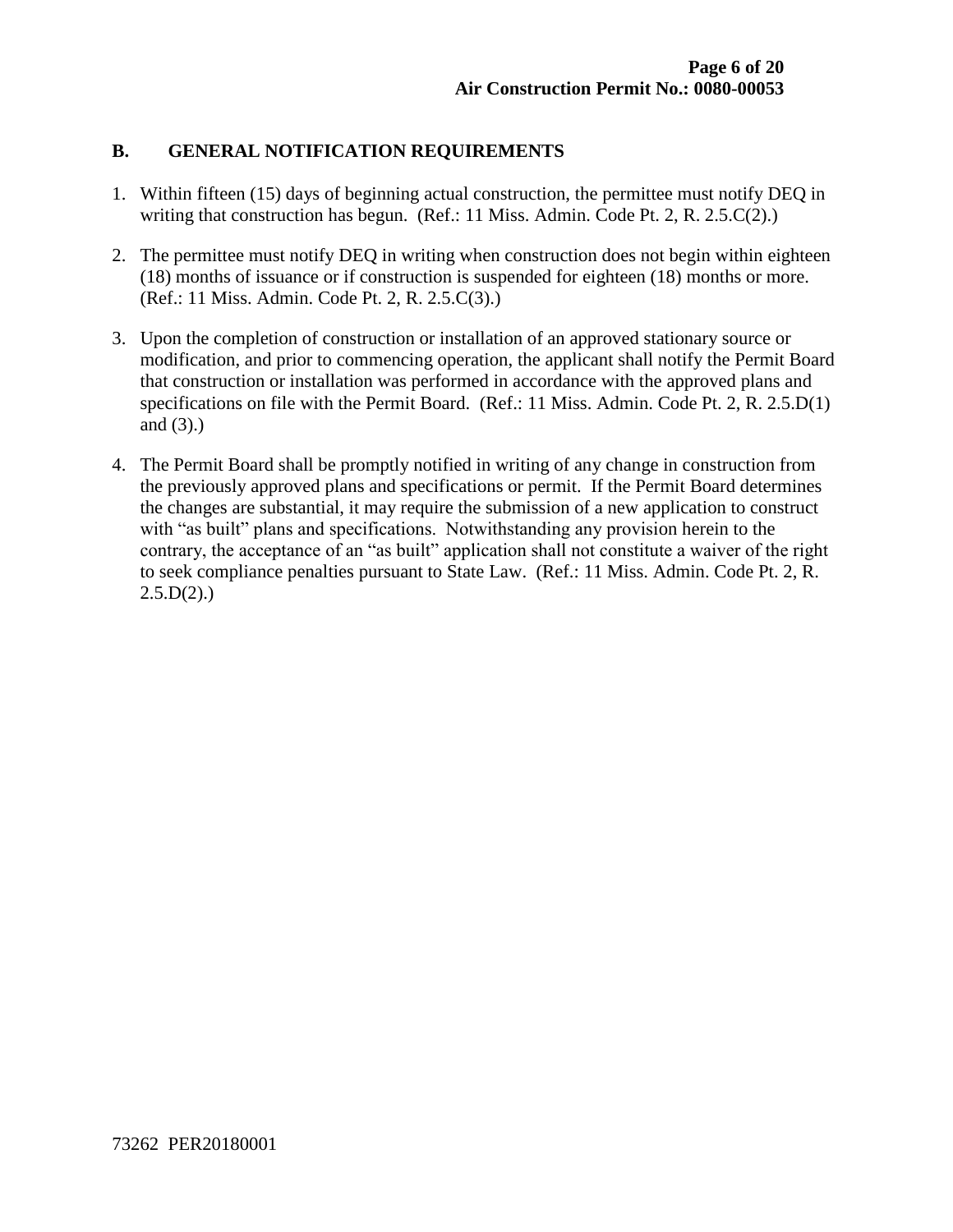#### **SECTION 2 EMISSION POINT DESCRIPTION**

The permittee is authorized to construct and operate, upon certification of construction, air emissions equipment, as described in the following table.

| <b>Emission</b><br>Point | <b>Description</b>                                                                                                                                               |  |  |  |
|--------------------------|------------------------------------------------------------------------------------------------------------------------------------------------------------------|--|--|--|
| $AA-000$                 | <b>Entire Oil and Gas Production Facility</b>                                                                                                                    |  |  |  |
| $AA-001$                 | Two (2) 0.5 MMBTU/hr Heater Treaters (V-103 and V-203) – emissions from these units are routed to and<br>controlled by the process flare (AA-007)                |  |  |  |
| $AA-002$                 | $Six (6) 16,800 Gallon Crude Oil Storage Tanks (S-501 through S-506) – emissions from these units are routed$<br>to and controlled by the process flare (AA-007) |  |  |  |
| $AA-003$                 | Two (2) 16,800 Gallon Produced Water Storage Tank (S-507 amd S-508) – emissions from these units are<br>routed to and controlled by the process flare (AA-007)   |  |  |  |
| $AA-004$                 | Oil Loading Operations (OilLL) – emissions from this unit are routed to and controlled by the process flare<br>$(AA-007)$                                        |  |  |  |
| $AA-005$                 | Produced Water Loading Operations (PWLL) – emissions from this unit are vented to atmosphere                                                                     |  |  |  |
| $AA-006$                 | <b>Facility-Wide Fugitive Emissions</b>                                                                                                                          |  |  |  |
| $AA-007$                 | Process Control Flare (FL-1)                                                                                                                                     |  |  |  |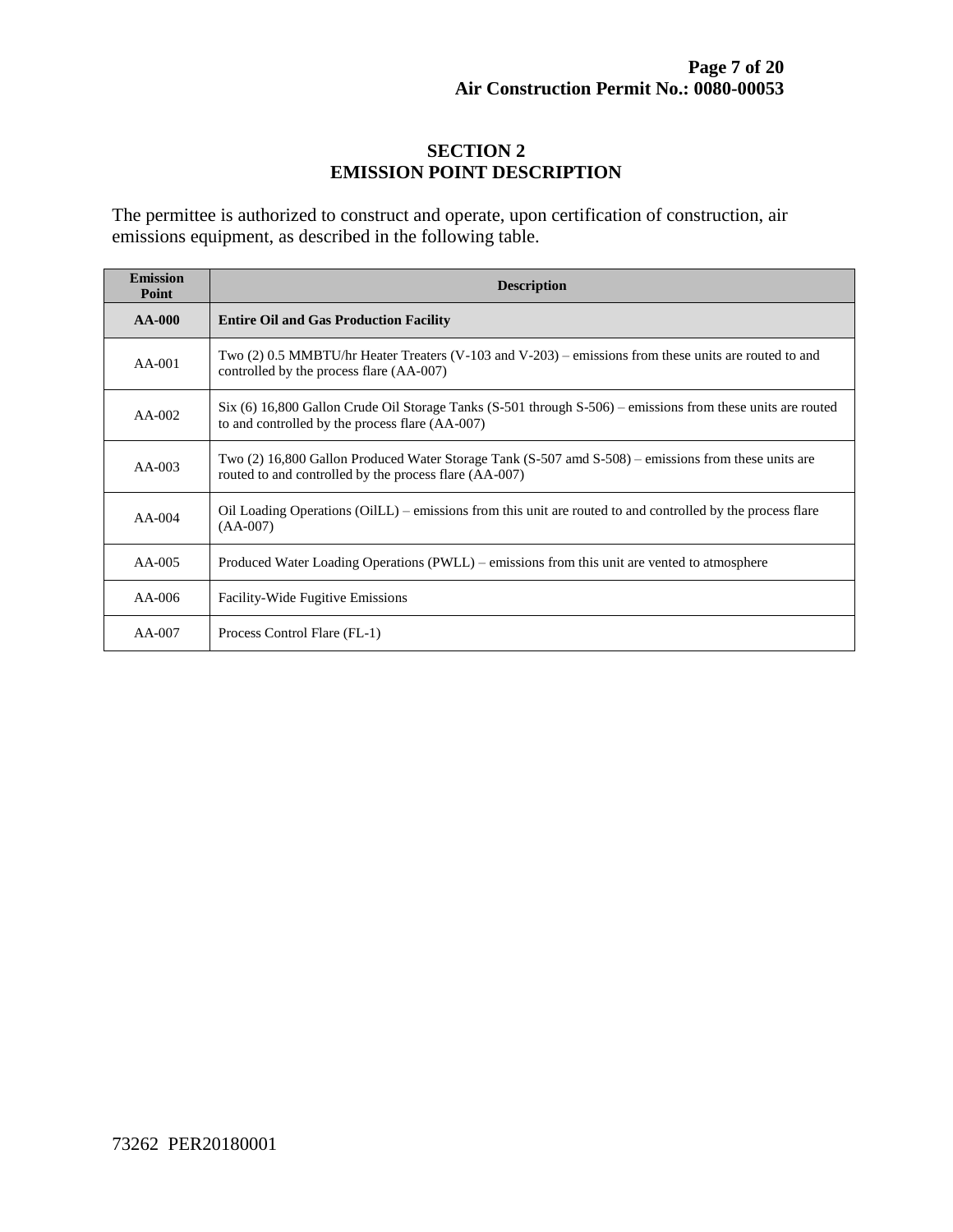| <b>Emission</b><br>Point             | <b>Applicable Requirement</b>                                                                                                                                                                                                  | <b>Condition</b><br>Number(s) | Pollutant/<br><b>Parameter</b>    | <b>Limitation/Standard</b>                                                              |
|--------------------------------------|--------------------------------------------------------------------------------------------------------------------------------------------------------------------------------------------------------------------------------|-------------------------------|-----------------------------------|-----------------------------------------------------------------------------------------|
|                                      | 11 Miss. Admin. Code Pt. 2, R.<br>1.3.A.                                                                                                                                                                                       | 3.1                           | Opacity                           | Facility-wide opacity limitations                                                       |
|                                      | 11 Miss. Admin. Code Pt. 2, R.<br>1.3.B.                                                                                                                                                                                       | 3.2                           |                                   |                                                                                         |
|                                      | 11 Miss. Admin. Code Pt. 2, R.<br>2.2.B(10).                                                                                                                                                                                   | 3.3                           | <b>VOC</b>                        | 95.0 tpy                                                                                |
| AA-000                               |                                                                                                                                                                                                                                | 3.4                           | <b>HAPs</b>                       | 9.0 tpy for any individual HAP<br>24.0 tpy for all combined HAPs                        |
|                                      |                                                                                                                                                                                                                                | 3.5                           | Fuel<br>Requirements              | Combust only natural gas                                                                |
|                                      | 11 Miss. Admin. Code Pt. 2, R.<br>$1.4.B(2)$ .                                                                                                                                                                                 | 3.6                           | H <sub>2</sub> S                  | One (1) grain per 100 standard cubic feet                                               |
| AA-001<br>AA-002<br>AA-003<br>AA-004 | 11 Miss. Admin. Code Pt. 2, R.<br>2.2.B(10).                                                                                                                                                                                   | 3.7                           | VOC/HAP                           | Route all produced gas to the flare for<br>control                                      |
| $AA-001$                             | 11 Miss. Admin. Code Pt. 2, R.<br>$1.3.D(1)(a)$ .                                                                                                                                                                              | 3.8                           | $PM/PM_{10}$<br>(filterable only) | 0.6 lb/MMBTU per hour heat input                                                        |
|                                      | 11 Miss. Admin. Code Pt. 2, R.<br>$1.4.A(1)$ .                                                                                                                                                                                 | 3.9                           | SO <sub>2</sub>                   | 4.8 lb/MMBTU                                                                            |
| AA-006                               | 40 CFR Part 60, Subpart OOOOa -<br>Standards of Performance for<br>Crude Oil and Natural Gas<br>Facilities for which Construction,<br>Modification or Reconstruction<br>Commenced After September 18,<br>2015<br>(60.5365a(i)) | 3.10                          | <b>VOC</b>                        | Applicability                                                                           |
|                                      | 40 CFR Part 60, Subpart OOOOa<br>$(60.5397a(a-g))$                                                                                                                                                                             | 3.11                          |                                   | Develop a fugitive emission monitoring<br>plan                                          |
|                                      | 40 CFR Part 60, Subpart OOOOa<br>(60.5397a(h))                                                                                                                                                                                 | 3.12                          |                                   | Fugitive emission source repair or<br>replacement requirements                          |
|                                      | 40 CFR Part 60, Subpart OOOOa<br>(60.5425a and Table 3 to Subpart<br>OOOOa)                                                                                                                                                    | 3.13                          | General<br>Provisions             | Applicability                                                                           |
| AA-007                               | 11 Miss. Admin. Code Pt. 2, R.<br>$1.3.D(1)(b)$ .                                                                                                                                                                              | 3.14                          | $PM/PM_{10}$<br>(filterable only) | $E = 0.8808*I^{-0.1667}$<br>**Demonstration of compliance through<br>Condition $4.2(c)$ |

#### **SECTION 3 EMISSION LIMITATIONS AND STANDARDS**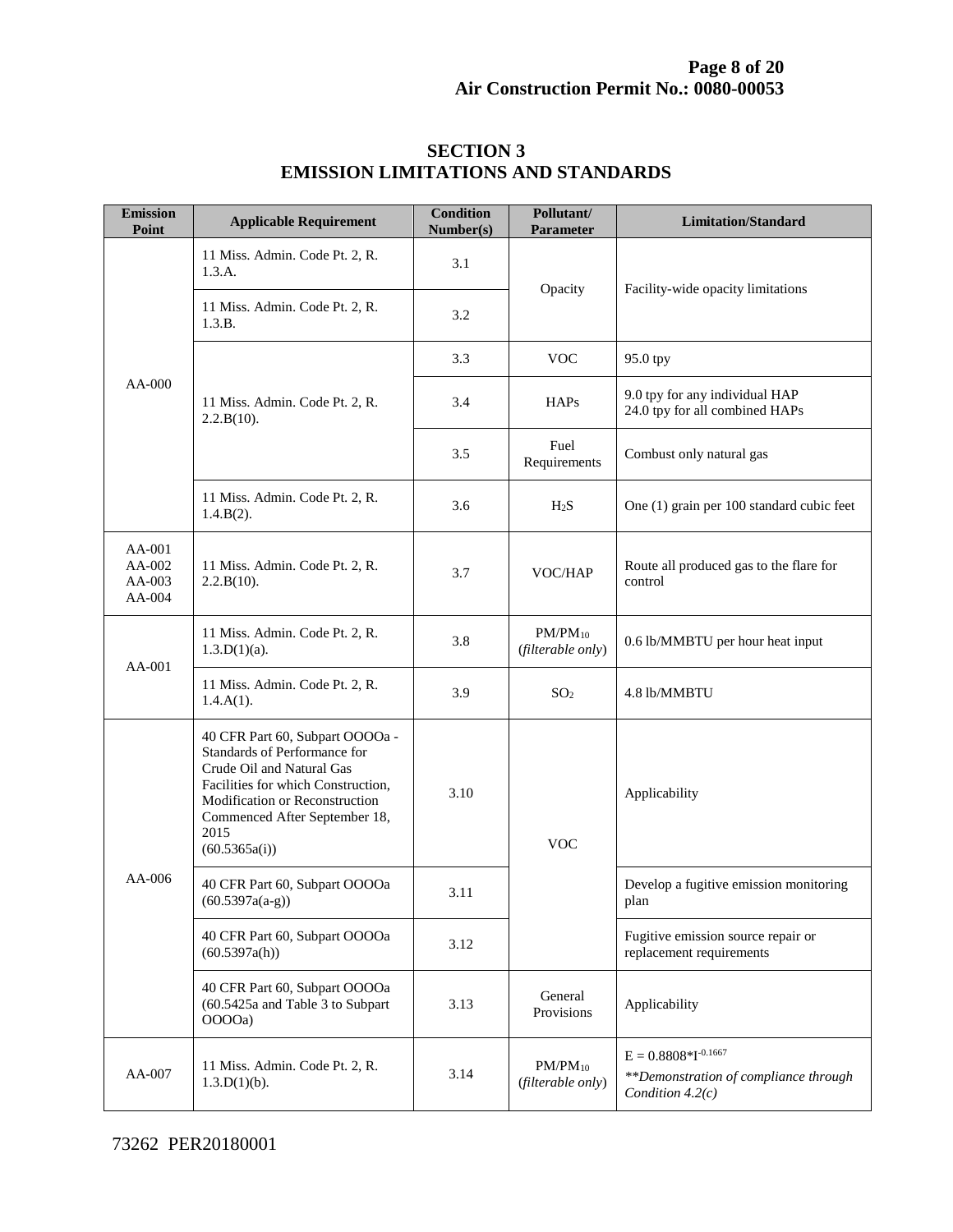| <b>Emission</b><br>Point | <b>Applicable Requirement</b>                   | <b>Condition</b><br>Number(s) | Pollutant/<br><b>Parameter</b> | <b>Limitation/Standard</b>                                                                |
|--------------------------|-------------------------------------------------|-------------------------------|--------------------------------|-------------------------------------------------------------------------------------------|
| $AA-007$                 | 11 Miss. Admin. Code Pt. 2, R.<br>$2.2.B(10)$ . | 3.14                          | Control<br>Efficiency          | Demonstrate a control efficiency of 98%<br>by operating according to 40 CFR Part<br>60.18 |

- 3.1 For the entire facility (Emission Point AA-000), except as otherwise specified or limited herein, the permittee shall not cause, permit, or allow the emission of smoke from a point source into the open air from any manufacturing, industrial, commercial or waste disposal process which exceeds forty (40) percent opacity. Startup operations may produce emissions which exceed 40% opacity for up to fifteen (15) minutes per startup in any one hour and not to exceed three (3) startups per stack in any twenty-four (24) hour period. (Ref.: 11 Miss. Admin. Code Pt. 2, R. 1.3.A(1) and (2).)
- 3.2 For the entire facility (Emission Point AA-000), except as otherwise specified or limited herein, the permittee shall not cause, allow, or permit the discharge into the ambient air from any point source or emissions, any air contaminant of such opacity as to obscure an observer's view to a degree in excess of 40% opacity, equivalent to that provided in Condition 3.1. This shall not apply to vision obscuration caused by uncombined water droplets.

(Ref.: 11 Miss. Admin. Code Pt. 2, R. 1.3.B.)

3.3 For the entire facility (Emission Point AA-000), the permittee shall limit the emissions of Volatile Organic Compounds (VOC) to no more than 95.0 tons per year for each consecutive 12-month period on a rolling basis.

(Ref.: 11 Miss. Admin. Code Pt. 2, R. 2.2.B(10).)

3.4 For the entire facility (Emission Point AA-000), the permittee shall limit the emissions of any individual hazardous air pollutant (HAP) from both sources to no more than 9.0 tpy for each consecutive 12-month period on a rolling basis. The permittee shall limit the emissions of all combined HAPs from both sources to no more than 24.0 tpy for each consecutive 12-month period on a rolling basis.

(Ref.: 11 Miss. Admin. Code Pt. 2, R. 2.2.B(10).)

3.5 For the entire facility (Emission Point AA-000), the permittee shall only combust natural gas in all combustion units operating at the facility.

(Ref.: 11 Miss. Admin. Code Pt. 2, R. 2.2.B(10).)

3.6 For Emission Point AA-000, the permittee shall not permit the emission of any gas stream which contains hydrogen sulfide  $(H<sub>2</sub>S)$  in excess of one grain per 100 standard cubic feet. Gas streams containing hydrogen sulfide in excess of one grain per 100 standard cubic feet shall be incinerated at temperatures of no less than 1600 °F for a period of no less than 0.5 seconds or processed in such a manner which is equivalent to or more effective for the removal of hydrogen sulfide.

(Ref.: 11 Miss. Admin. Code Pt. 2, R. 1.4.B(2).)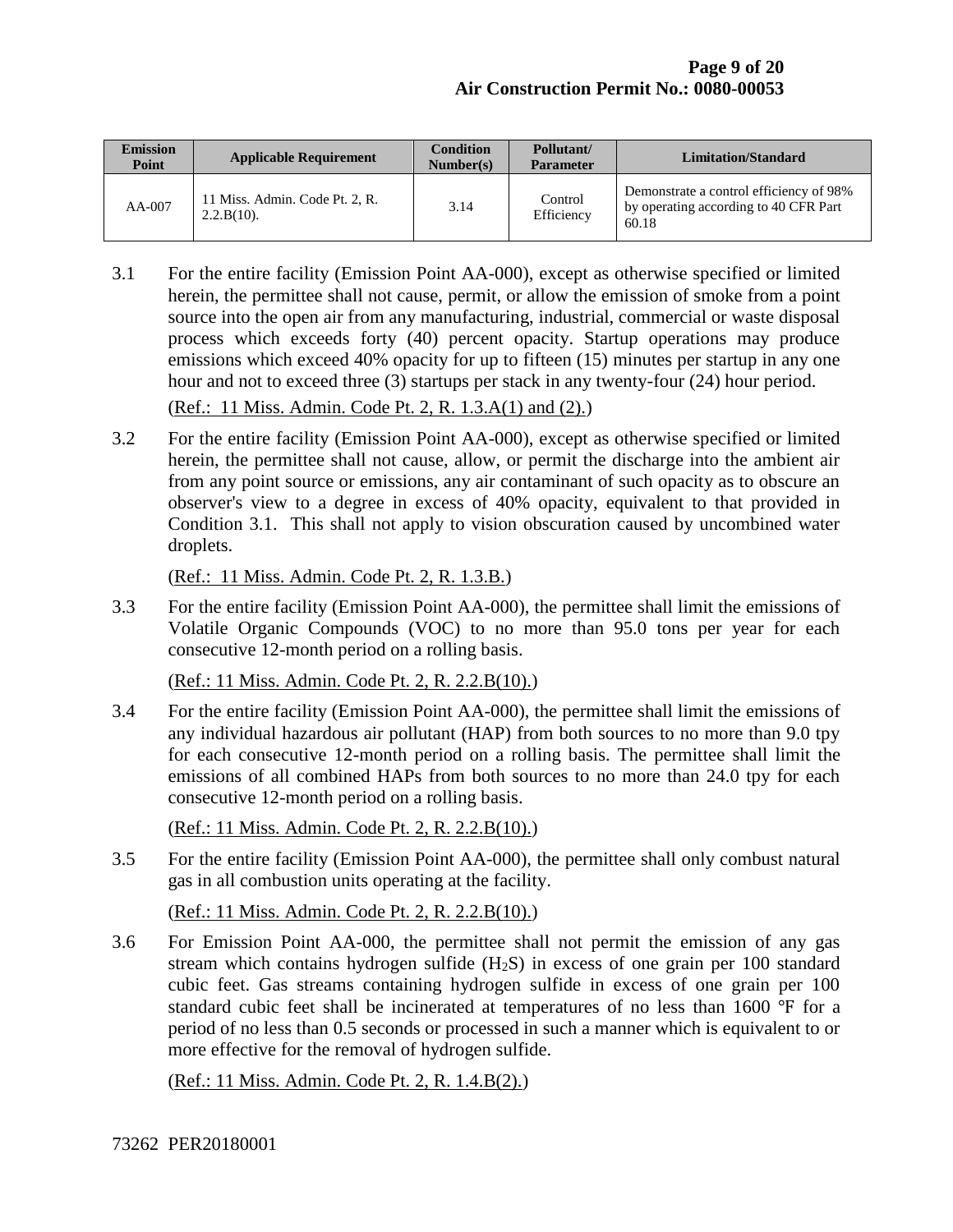3.7 For Emission Points AA-001, AA-002, AA-003, and AA-004, the permittee shall route all gaseous emissions to Emission Point AA-007 (the process flare)) for control.

(Ref.: 11 Miss. Admin. Code Pt. 2, R. 2.2.B(10).)

3.8 For Emission Point AA-001, the permittee shall limit the particulate emissions from fossil fuel burning installations of less than 10 MMBTU/hr heat input to no more than 0.6 pounds per MMBTU per hour heat input.

(Ref.: 11 Miss. Admin. Code Pt. 2, R. 1.3.D(1)(a).)

3.9 For Emission Point AA-001, the permittee shall not discharge sulfur oxides from any fuel burning installation in which fuel is burned primarily to produce heat or power by indirect heat transfer in excess of 4.8 pounds per MMBTU heat input (measured as sulfur dioxide).

(Ref.: 11 Miss. Admin. Code Pt. 2, R. 1.4.A(1).)

3.10 Emission Point AA-006 is the collection of fugitive emissions components from equipment leaks at a well site. As such, this emission point is subject to and shall comply with all applicable requirements of 40 CFR Part 60, Subpart OOOOa - Standards of Performance for Crude Oil and Natural Gas Facilities for which Construction, Modification or Reconstruction Commenced After September 18, 2015.

(Ref.: 40 CFR 60.5365a(i))

3.11 For Emission Point AA-006, the permittee shall demonstrate compliance with Subpart OOOOa by monitoring all fugitive emission components, as defined in 40 CFR 60.5430a. For the purposes of this condition, fugitive emissions are defined as: Any visible emission from a fugitive emissions component observed using optical gas imaging or an instrument reading of 500 ppm or greater using Method 21.

The permittee shall develop an emissions monitoring plan that covers the collection of fugitive emissions components within each company-defined area. This monitoring plan shall include the information specified in paragraphs (a) through (l) below:

- (a) The permittee shall conduct an initial monitoring survey within 60 days of the startup of production, as defined in 40 CFR 60.5430a, for each collection of fugitive emissions components at a new well site. A monitoring survey shall be conducted at least semiannually after the initial survey. Consecutive semiannual monitoring surveys must be conducted at least 4 months apart. Each monitoring survey shall observe each fugitive emissions component, as defined in 40 CFR 60.5430a, for fugitive emissions.
- (b) The permittee shall specify the technique used in determining the presence of fugitive emissions (i.e. Method 21 from 40 CFR Part 60, Appendix A-7 or optical gas imaging).
- (c) The permittee shall include the manufacturer and model number of all fugitive emission detection equipment used.
- (d) The permittee shall include the procedures and timeframes for identifying and repairing fugitive emissions components from which fugitive emissions are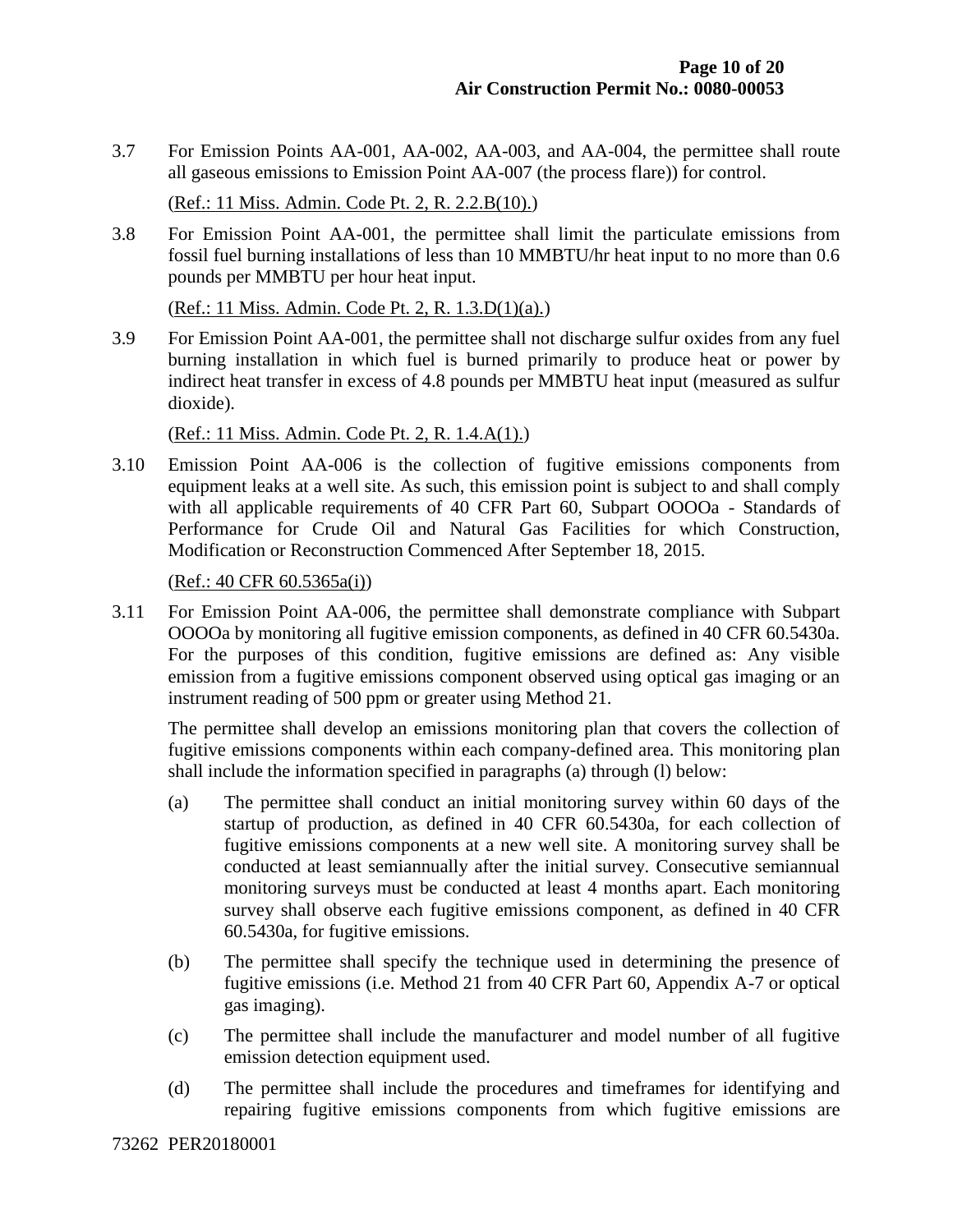detected. This includes timeframes for fugitive emission components that are unsafe to repair. At a minimum, the repair schedule shall meet the requirements of Condition 3.12.

- (e) The permittee shall include procedures and timeframes for verifying fugitive emission component repairs.
- (f) The permittee shall specify what records will be kept and the length of time these records will be kept.
- (g) If the permittee utilizes optical gas imaging, the monitoring plan shall include the information specified in subparagraphs (i) through (vii) below:
	- i. Verification that the optical gas imaging equipment is capable of imaging gases in the spectral range for the compound of highest concentration in the potential fugitive emissions. The optical gas imaging equipment must be capable of imaging a gas that is half methane, half propane at a concentration of 10,000 parts per million (ppm) at a flow rate of  $\leq 60$  grams per hour (g/hr) from a quarter inch diameter orifice. This verification is an initial verification and may either be performed by the facility, by the manufacturer, or by a third party. For the purposes of complying with the fugitives emissions monitoring program with optical gas imaging, a fugitive emission is defined as any visible emissions observed using optical gas imaging.
	- ii. Procedures for a daily verification check.
	- iii. Procedures for determining the permittee's maximum viewing distance from the equipment and procedures for how the permittee will ensure that this distance is maintained.
	- iv. Procedures for determining maximum wind speed during which monitoring can be performed and procedures for how the permittee will ensure monitoring occurs only at wind speeds below this threshold.
	- v. Procedures for conducting surveys, including how the permittee will ensure an adequate thermal background is present in order to view potential fugitive emissions, how the permittee will deal with adverse monitoring conditions, such as wind, and how the permittee will deal with interferences (e.g., steam).
	- vi. Specification of the training and experience needed prior to performing surveys.
	- vii. Procedures for calibration and maintenance. At a minimum, procedures must comply with those recommended by the manufacturer.
- (h) If the permittee utilizes Method 21 from 40 CFR Part 60, Appendix A-7, the monitoring plan shall include the information specified in subparagraphs (i) and (ii) below. For the purposes of complying with the fugitive emissions monitoring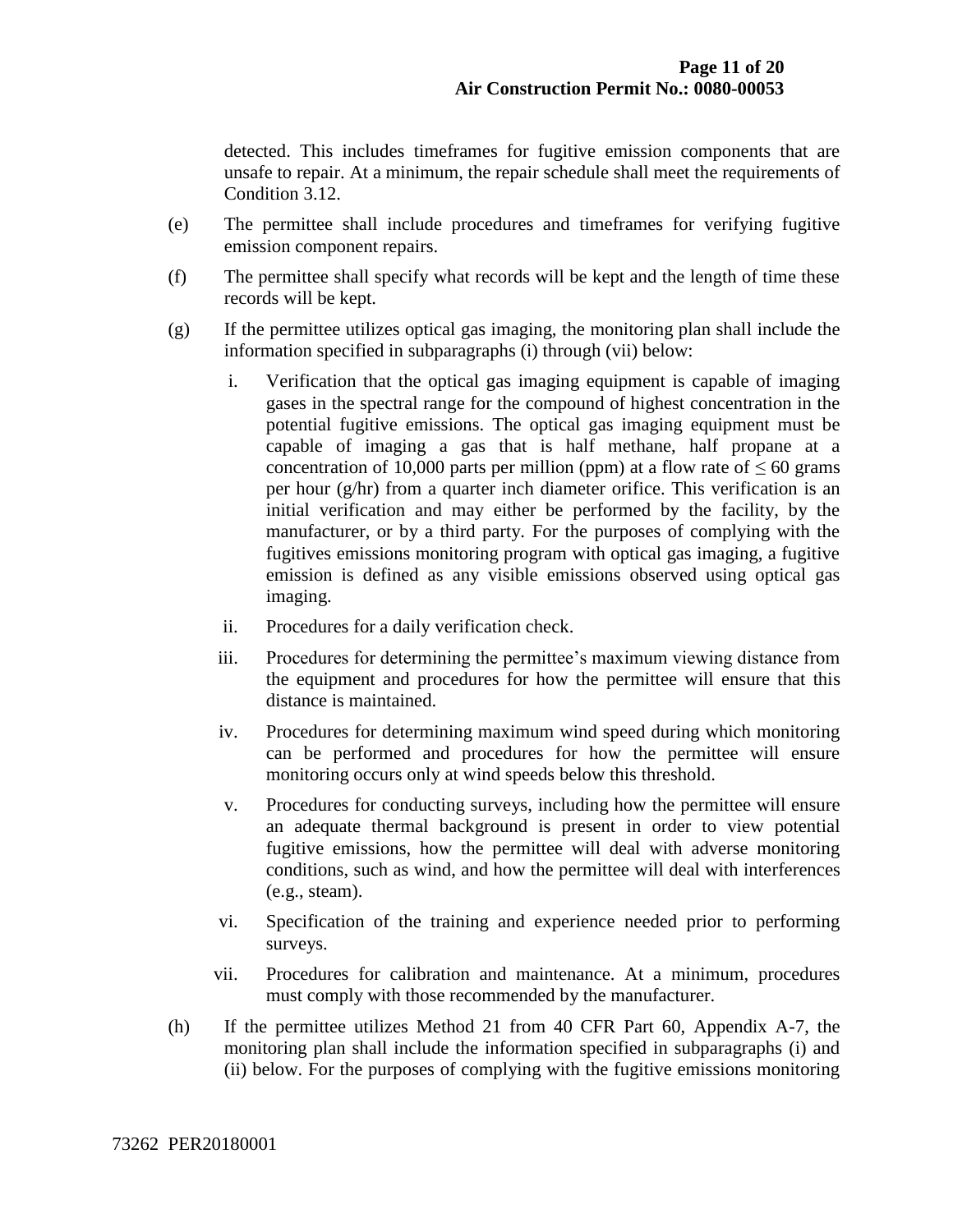program using Method 21 a fugitive emission is defined as an instrument reading of 500 ppm or greater.

- i. Verification that all monitoring equipment meets the requirements specified in Section 6.0 of Method 21 from 40 CFR Part 60, Appendix A-7. For purposes of instrument capability, the fugitive emissions definition shall be 500 ppm or greater methane using a FID-based instrument. If the permittee uses an analyzer other than a FID-based instrument, the permittee shall develop a site-specific fugitive emission definition that would be equivalent to 500 ppm methane using a FID-based instrument (*e.g.,* 10.6 eV PID with a specified isobutylene concentration as the fugitive emission definition would provide equivalent response to your compound of interest).
- ii. Procedures for conducting surveys. At a minimum, these procedures shall ensure that the surveys comply with the relevant sections of Method 21 from 40 CFR Part 60, Appendix A-7, including Section 8.3.1.

The monitoring plan shall also include the information specified in paragraphs (i) through (l) below:

- (i) A site map
- (j) A defined observation path that ensures that all fugitive emissions components are within sight of the path. The observation path must account for interferences.
- (k) If the permittee utilizes Method 21, the plan shall also include a list of fugitive emissions components to be monitored and the method for determining location of fugitive emissions components to be monitored in the field (*e.g.* tagging, identification on a process and instrumentation diagram, etc.).
- (l) The plan shall also include the written plan developed for all of the fugitive emission components designated as difficult-to-monitor in accordance with 40 CFR  $60.5397(g)(3)(i)$  and the written plan for fugitive emission components designated as unsafe-to-monitor in accordance with 40 CFR  $60.5397(g)(3)(ii)$ .

(Ref.: 40 CFR 60.5397a(a-g))

- 3.12 For Emission Point AA-006, each identified source of fugitive emissions shall be repaired or replaced in accordance with paragraphs (a) through (c) below:
	- (a) Each identified source of fugitive emissions shall be repaired or replaced as soon as practicable, but no later than 30 calendar days after detection of the fugitive emissions.
	- (b) If the repair or replacement is technically infeasible, would require a well shutdown or well shut-in, or would be unsafe to repair during operation of the unit, the repair or replacement must be completed during the next well shutdown, well shut-in, after an unscheduled, planned or emergency vent blowdown or within 2 years, whichever is earlier.
	- (c) Each repaired or replaced fugitive emissions component must be resurveyed as soon as practicable, but no later than 30 days after being repaired, to ensure that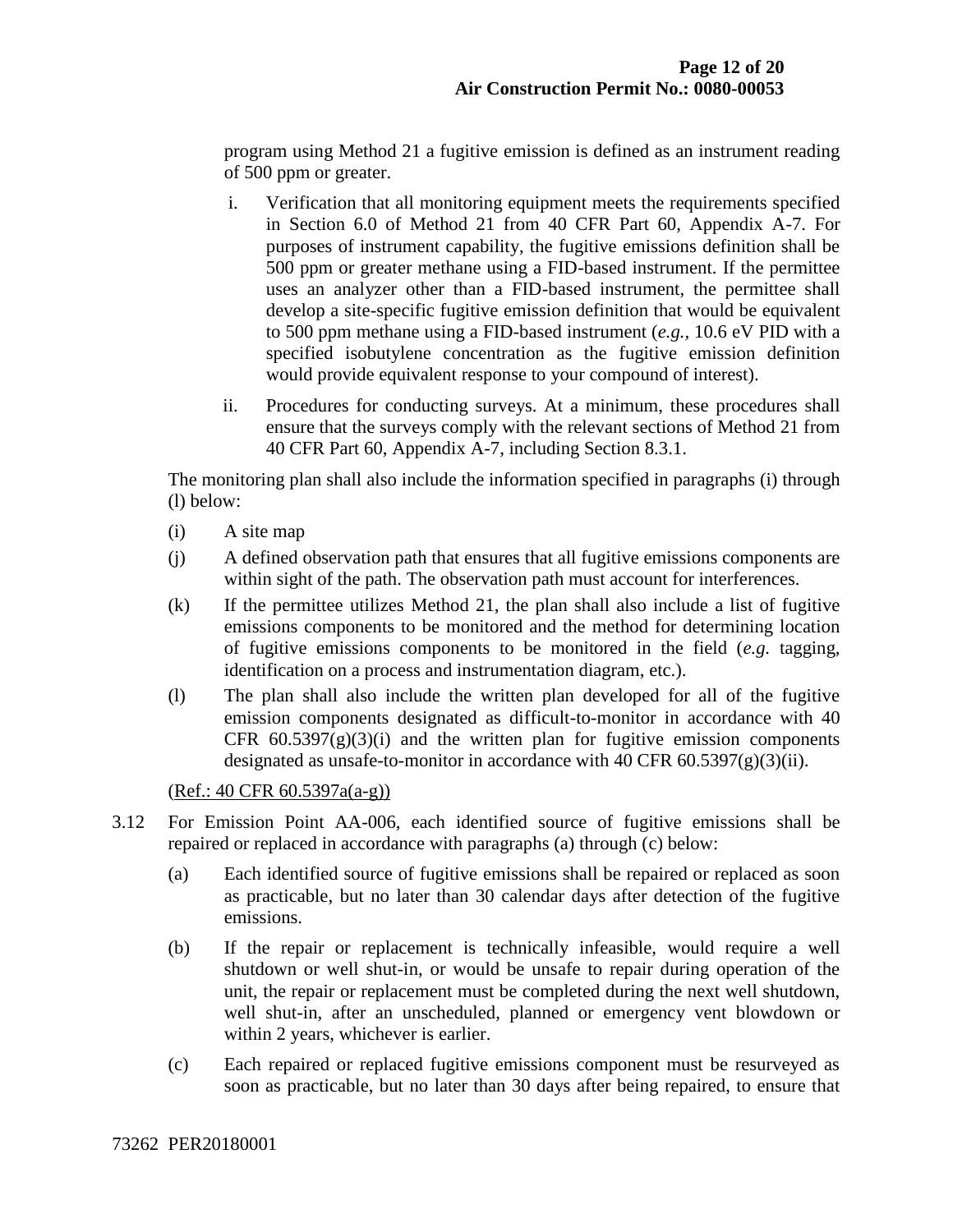there are no fugitive emissions. This survey shall comply with the requirements of subparagraphs (i) through (iv), as applicable:

- i. For repairs that cannot be made during the monitoring survey when the fugitive emissions are initially found, the operator may resurvey the repaired fugitive emissions components using either Method 21 or optical gas imaging within 30 days of finding such fugitive emissions.
- ii. For each repair that cannot be made during the monitoring survey when the fugitive emissions are initially found, a digital photograph must be taken of that component or the component must be tagged for identification purposes. The digital photograph must include the date that the photograph was taken, must clearly identify the component by location within the site (e.g., the latitude and longitude of the component or by other descriptive landmarks visible in the picture).
- iii. If the permittee utilizes Method 21 to resurvey the repaired fugitive emissions components, then the fugitive emissions component is considered repaired when the Method 21 instrument indicates a concentration of less than 500 ppm above background or when no soap bubbles are observed when the alternative screening procedures specified in Section 8.3.3 of Method 21 are used. The permittee shall utilize the Method 21 monitoring requirements specified in Condition 3.11(h)(ii) or the alternative screening procedures specified in Section 8.3.3 of Method 21.
- iv. If the permittee utilizes optical gas imaging to resurvey the repaired fugitive emissions components, then the fugitive emissions component is considered repaired when the optical gas imaging instrument shows no indication of visible emissions. The permittee shall utilize the optical gas monitoring requirements specified in Condition 3.11(g).

(Ref.: 40 CFR 60.5397a(h))

3.13 For Emission Point AA-006, the permittee must comply with the General Provisions of 40 CFR 60.1 through 40 CFR 60.19 except for 40 CFR 60.11.

(Ref.: 40 CFR 60.5425a and Table 3 to Subpart OOOOa)

3.14 For Emission Point AA-007, the maximum permissible emission of ash and/or particulate matter from fossil fuel burning installations of equal to or greater than 10 MMBTU per hour per heat input shall not exceed an emission rate as determined by the relationship

 $E = 0.8808 * I^{-0.1667}$ 

where E is the emission rate in pounds per MMBTU per hour heat input and I is the heat input in MMBTU per hour. The permittee shall demonstrate compliance with this condition by complying with the requirements of Condition 4.2(c).

(Ref.: 11 Miss. Admin. Code Pt. 2, R. 1.3.D(1)(b).)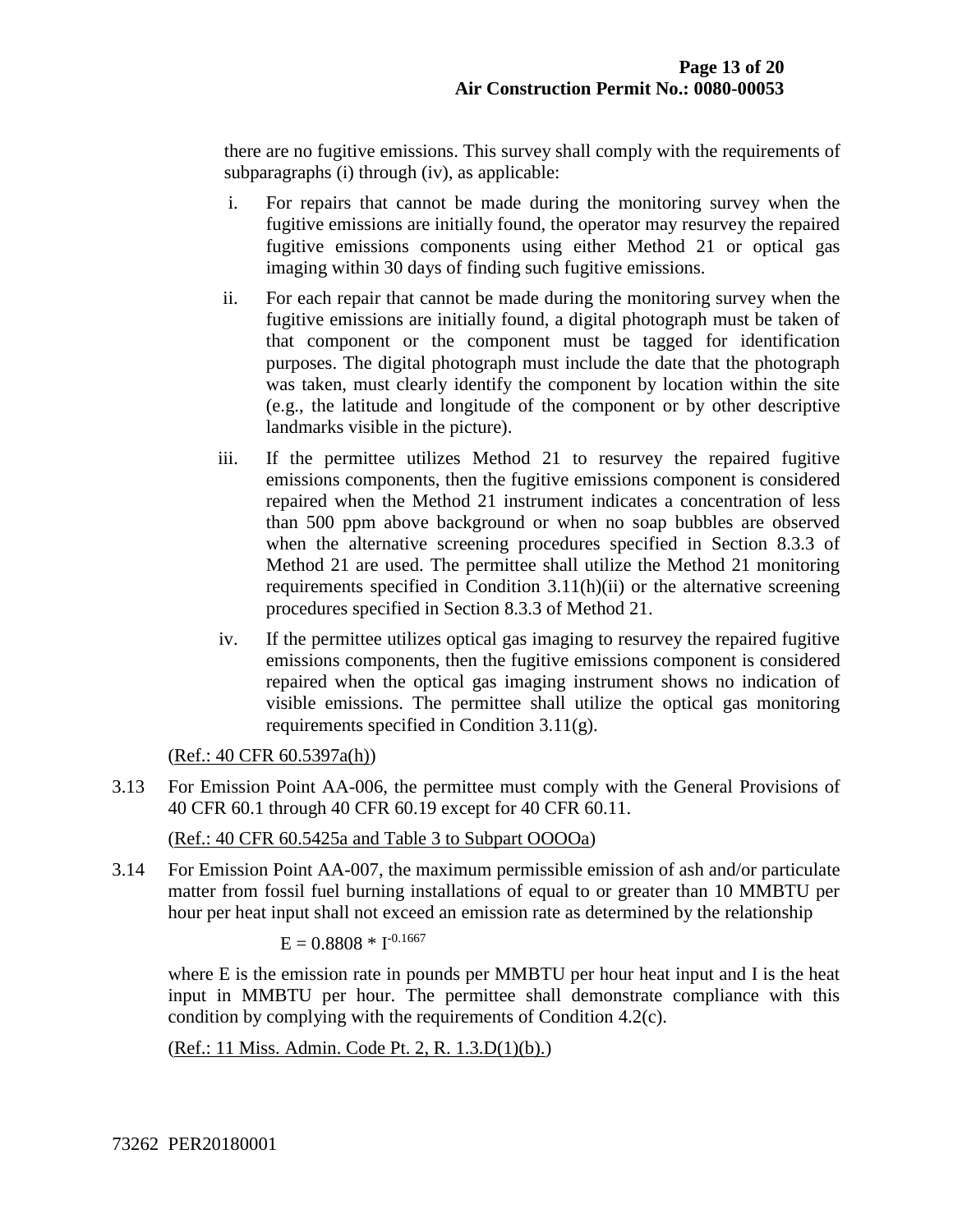3.15 For Emission Point AA-007, in order to demonstrate a control efficiency of at least 98%, the permittee shall operate the control flare according to the requirements of 40 CFR Part  $60$  (§60.18(b)) and Condition 4.2 at all times when receiving gas streams.

(Ref.: 11 Miss. Admin. Code Pt. 2, R. 2.2.B(10).)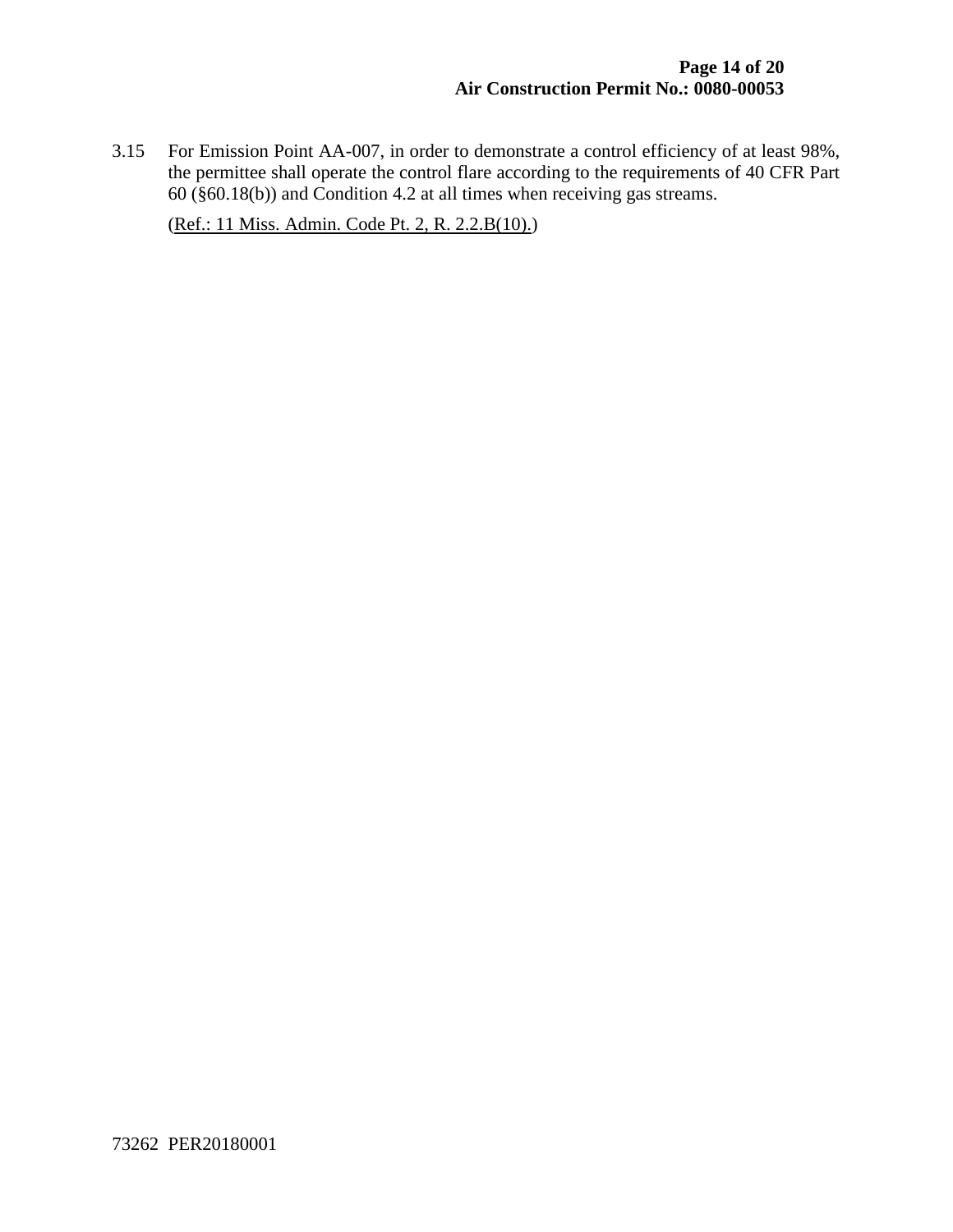#### **SECTION 4 WORK PRACTICES**

| <b>Emission</b><br>Point | <b>Applicable Requirement</b>                   | <b>Condition</b><br>Number(s) | Pollutant/<br><b>Parameter</b> | <b>Work Practice</b>                                                                |
|--------------------------|-------------------------------------------------|-------------------------------|--------------------------------|-------------------------------------------------------------------------------------|
| $AA-000$                 | 11 Miss. Admin. Code Pt. 2, R.<br>$2.2.B(10)$ . | 4.1                           | VOC/HAP                        | Operate all equipment as efficiently as<br>possible and perform routine maintenance |
| AA-007                   | 11 Miss. Admin. Code Pt. 2, R.<br>$2.2.B(10)$ . | 4.2                           | VOC/HAP                        | Control flare operating requirements                                                |

4.1 For the entire facility (Emission Point AA-000), in order to minimize the emissions of air pollutants, the permittee shall operate all air emissions equipment as efficiently as possible. Furthermore, the permittee shall perform routine maintenance on all air emissions equipment such that the equipment may be operated in an efficient manner.

(Ref.: 11 Miss. Admin. Code Pt. 2, R. 2.2.B(10).)

- 4.2 For Emission Point AA-007, the permittee shall operate the control flare according to the requirements specified in paragraphs (a) through (e):
	- (a) The control flare shall be operated at all times when emissions may be vented to it.
	- (b) The flare shall be operated and maintained according to the manufacturer's recommendations.
	- (c) The flare shall be operated with no visible emissions as determined by EPA Method 22, except for periods not to exceed a total of five (5) minutes during any two (2) consecutive hours.
	- (d) The permittee shall maintain a flare pilot flame, auto ignitor, or any equivalent device at all times when emissions may be vented to the flare.
	- (e) The flare shall only be used with a combustion gas mixture whose net heating value is 300 BTU/scf or greater if the flare is air or steam-assisted. If the flare is non-assisted, the flare shall only be used with a combustion gas mixture whose net heating value is 200 BTU/scf or greater.

(Ref.: 11 Miss. Admin. Code Pt. 2, R. 2.2.B(10).)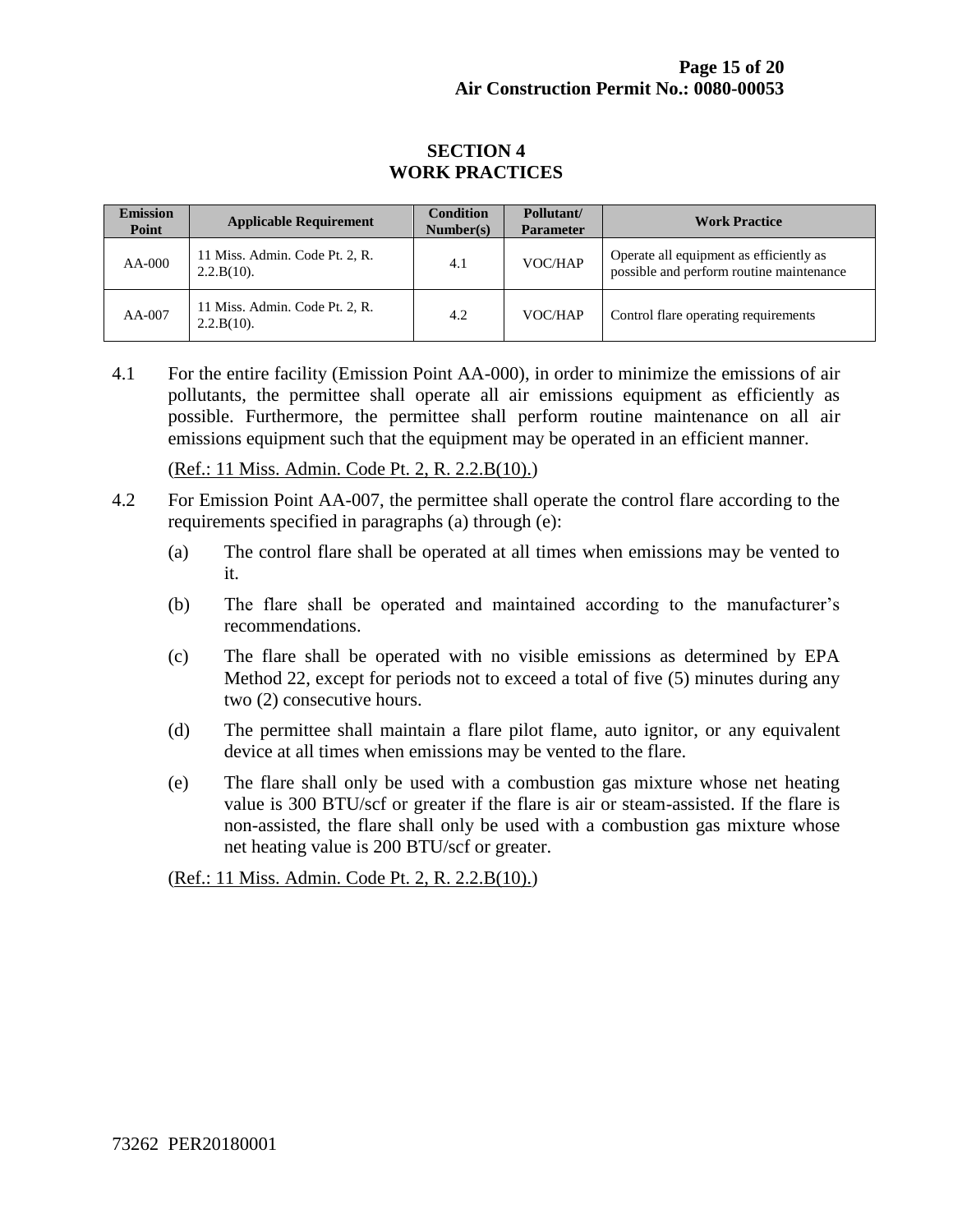| <b>Emission</b><br>Point | <b>Applicable Requirement</b>                   | <b>Condition</b><br>Number(s) | Pollutant/<br><b>Parameter</b> | <b>Monitoring/Recordkeeping Requirement</b> |
|--------------------------|-------------------------------------------------|-------------------------------|--------------------------------|---------------------------------------------|
| $AA-000$                 | 11 Miss. Admin. Code Pt. 2, R. 2.9.             | 5.1                           | Recordkeeping                  | Maintain records for a minimum of 5 years.  |
|                          | 11 Miss. Admin. Code Pt. 2, R.<br>$2.2.B(11)$ . | 5.2                           | <b>Produced Gas</b>            | Perform biennial natural gas analysis       |
|                          |                                                 | 5.3                           | Recordkeeping                  | Facility-wide record keeping requirements   |
| $AA-006$                 | 40 CFR 60, Subpart OOOOa<br>$(\$60.5410a(i))$   | 5.4                           | <b>VOC</b>                     | Demonstration of initial compliance         |
|                          | 40 CFR 60, Subpart OOOOa<br>$(\$60.5415a(h))$   | 5.5                           |                                | Demonstration of continuous compliance      |
|                          | 40 CFR 60, Subpart OOOOa<br>$(\$60.5420a(c))$   | 5.6                           |                                | Recordkeeping requirements                  |
| $AA-007$                 | 11 Miss. Admin. Code Pt. 2, R.<br>$2.2.B(11)$ . | 5.7                           | VOC/HAP                        | Control flare monitoring requirements       |
|                          |                                                 | 5.8                           |                                | Control flare record keeping requirements   |

#### **SECTION 5 MONITORING AND RECORDKEEPING REQUIREMENTS**

5.1 The permittee shall retain all required records, monitoring data, supporting information and reports for a period of at least five (5) years from the date of the monitoring sample, measurement, report, or application. Support information includes all calibration and maintenance records, all original strip-chart recordings or other data for continuous monitoring instrumentation, and copies of all reports required by this permit. Copies of such records shall be submitted to MDEQ as required by Applicable Rules and Regulations or this permit or upon request.

(Ref.: 11 Miss. Admin. Code Pt. 2, R. 2.9.)

5.2 The permittee shall perform a biennial natural gas analysis which shall determine the following properties of the gas: hydrogen sulfide concentration, sulfur content, methane concentration (by volume), gross heating value, molecular weight, specific gravity, and speciated VOC components. Additionally, an updated field gas analysis shall be conducted no later than 90 days following the startup of any new wells.

(Ref.: 11 Miss. Admin. Code Pt. 2, R. 2.2.B(11).)

- 5.3 For the entire facility (Emission Point AA-000), in order to demonstrate compliance with the limitations specified in Section 3, the permittee shall maintain the following records:
	- (a) The amount of VOC, individual HAP, and total HAPs emitted, in tons per year, on a monthly basis and for each consecutive 12-month period on a rolling basis. This record shall demonstrate compliance utilizing gas flow measurement, gas analysis, calculations, and any other relevant information.
	- (b) The results of the biennial analysis conducted on the produced natural gas specified in Condition 5.2.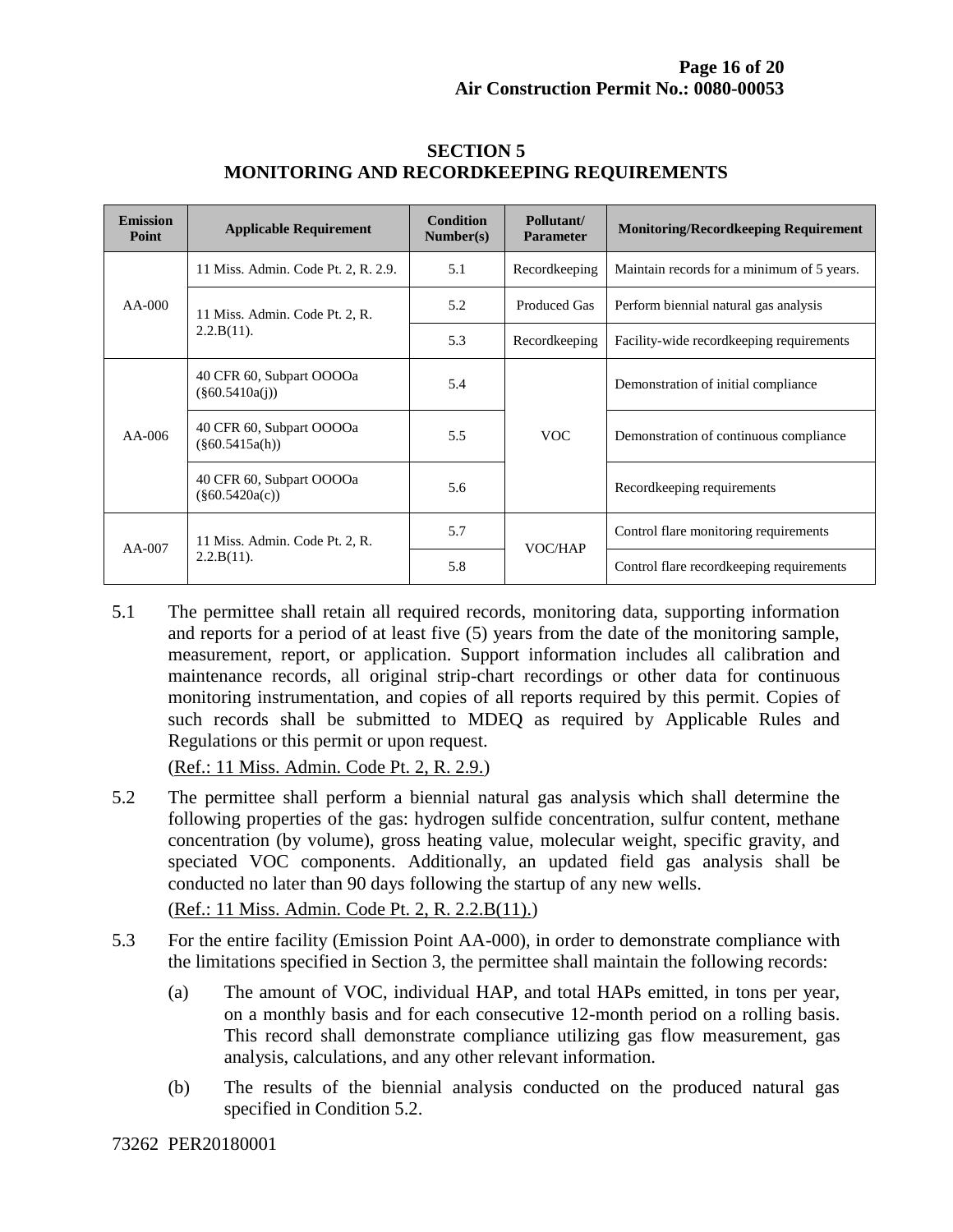- (c) The calculated cubic feet of natural gas burned, as fuel, on a monthly basis.
- (d) The barrels of oil produced on a monthly basis.
- (e) The cubic feet of natural gas produced on a monthly basis.
- (f) The cubic feet of natural gas flared on a monthly basis.
- (g) Records of the monthly visible emission observation on the flare.

(Ref.: 11 Miss. Admin. Code Pt. 2, R. 2.2.B(11).)

- 5.4 For Emission Point AA-006, the permittee shall demonstrate initial compliance with the fugitive emission standards for each collection of fugitive emissions components at a well site by complying with the requirements of paragraphs (a) through (e) below. The initial compliance period begins upon initial startup and ends no later than one (1) year after the initial startup date. The initial compliance period may be less than one full year.
	- (a) The permittee shall develop a fugitive emissions monitoring plan as required in Condition 3.11.
	- (b) The permittee shall conduct an initial monitoring survey as required in Condition 3.11(a).
	- (c) The permittee shall maintain the records specified in Condition 5.6.
	- (d) The permittee shall repair each identified source of fugitive emissions for each affected facility as required in Condition 3.12.
	- (e) The permittee shall submit the initial annual report for each collection of fugitive emissions components at a well site as required in Condition 6.4.

(Ref.: 40 CFR 60.5410a(j))

- 5.5 For Emission Point AA-006, the permittee shall demonstrate continuous compliance with the fugitive emission standards for each collection of fugitive emissions components at a well site by complying with the requirements of paragraphs (a) through (d) below:
	- (a) The permittee shall conduct periodic monitoring surveys as required in Condition  $3.11(a)$ .
	- (b) The permittee shall repair or replace each identified source of fugitive emissions as required in Condition 3.12.
	- (c) The permittee shall maintain the records specified in Condition 5.6.
	- (d) The permittee shall submit annual reports for the collection of fugitive emissions components at a well site as required in Condition 6.4.

(Ref.: 40 CFR 60.5415a(h))

5.6 For Emission Point AA-006, the permittee shall maintain the records identified in 40 CFR  $60.7(f)$  and  $40$  CFR  $5420a(c)(15)$ . All required records must be maintained either on-site or at the nearest local field office for at least five (5) years. Any required records which are submitted electronically via EPA's CDX may be maintained in electronic format.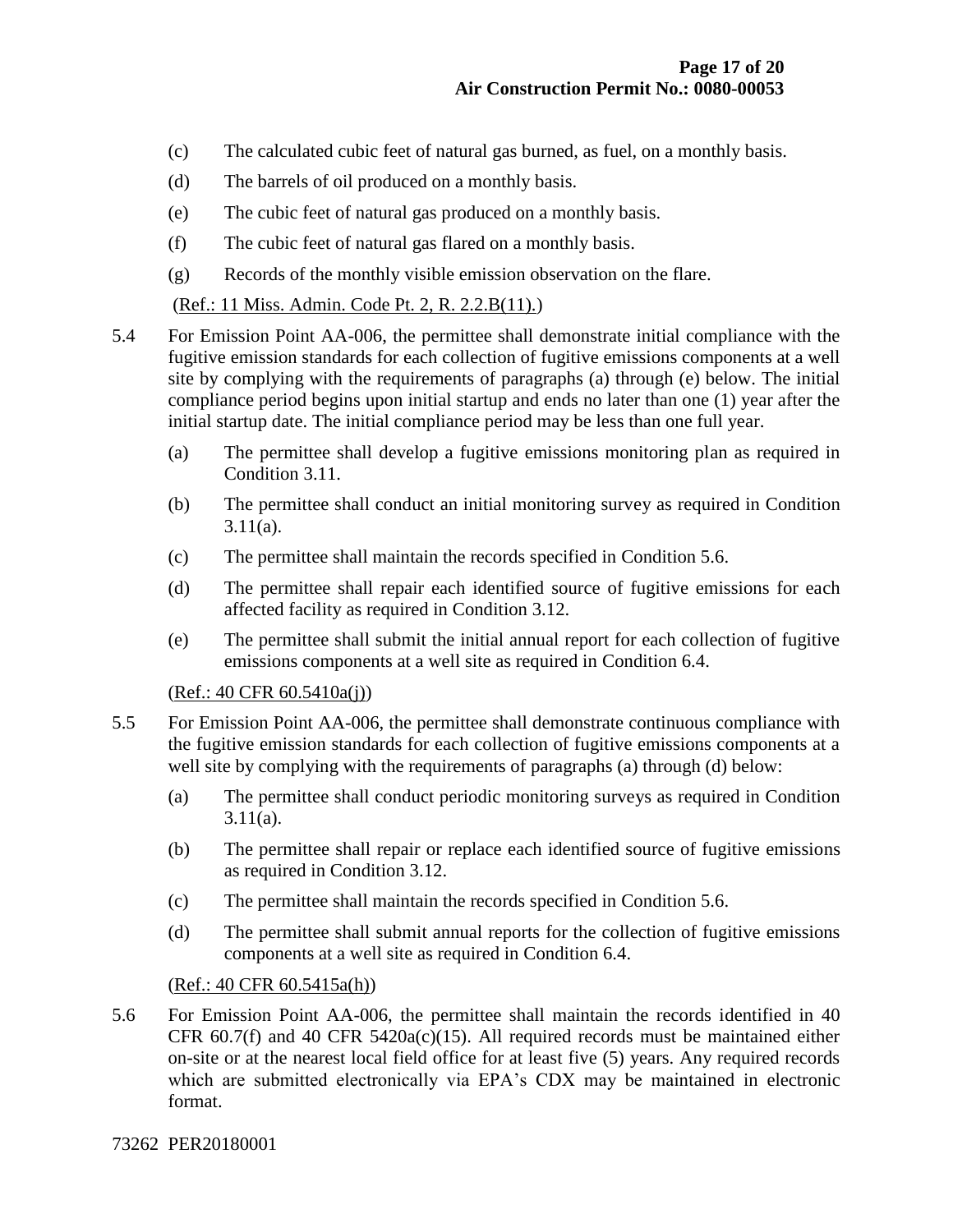#### (Ref.: 40 CFR 60.5420a(c))

- 5.7 For Emission Point AA-007, the permittee shall comply with the following monitoring requirements outlined in paragraphs (a) through (d):
	- (a) If the permittee utilizes a pilot flame in the flare, the permittee shall monitor presence of the flare pilot flame by one of the methods described in paragraphs (1) or (2) below.
		- (1) The use of a thermocouple or any other equivalent device to detect the presence of a flame, or
		- (2) Visual observation of the presence of a flame at least once daily.
	- (b) If the permittee utilizes an auto-ignitor in the flare, the permittee shall keep a weekly log showing that the auto-ignitor is activated and operating in a manner such that the gas emissions routed to the flare are controlled.
	- (c) The permittee shall perform monthly visual observations of the flare for a minimum of five (5) minutes during operation using EPA Method 22. If smoking is observed, corrective actions shall be taken. To demonstrate compliance with the visible emission limitation in Condition 4.2(c), the permittee shall perform a follow-up visual observation for a period of two (2) hours using EPA Method 22 immediately after the appropriate corrective action(s) has been made.
	- (d) In order to demonstrate compliance with Condition 4.2(e), the permittee shall perform a biennial field gas analysis to determine the net heating value of the gas being combusted by the flare.

(Ref.: 11 Miss. Admin. Code Pt. 2, R. 2.2.B(11).)

- 5.8 For Emission Point AA-007, the permittee shall comply with the following recordkeeping requirements outlined in paragraphs (a) through (d):
	- (a) The permittee shall keep records of all maintenance performed on the flare in order to operate the flare in accordance with the manufacturer's recommendation.
	- (b) The permittee shall maintain hourly records of the thermocouple or equivalent device output demonstrating the presence of a flame in the control flare whenever the flare is in operation or operate an auto-ignition system. If the permittee is complying with the flame detection requirement using the visual observation requirement, then the permittee shall maintain daily records which document that the observation occurred, the date and time of the observation, whether or not the flame was present, and what, if any, corrective actions were taken.
	- (c) The permittee shall maintain records of all visual observations, the nature and cause of any visible emissions, any corrective action(s) taken, the date and time when visual observations were conducted and any corrective action(s) was taken.
	- (d) The permittee shall maintain records of the biennial field gas analysis performed to determine the net heating value of the gas being combusted.

(Ref.: 11 Miss. Admin. Code Pt. 2, R. 2.2.B(11).)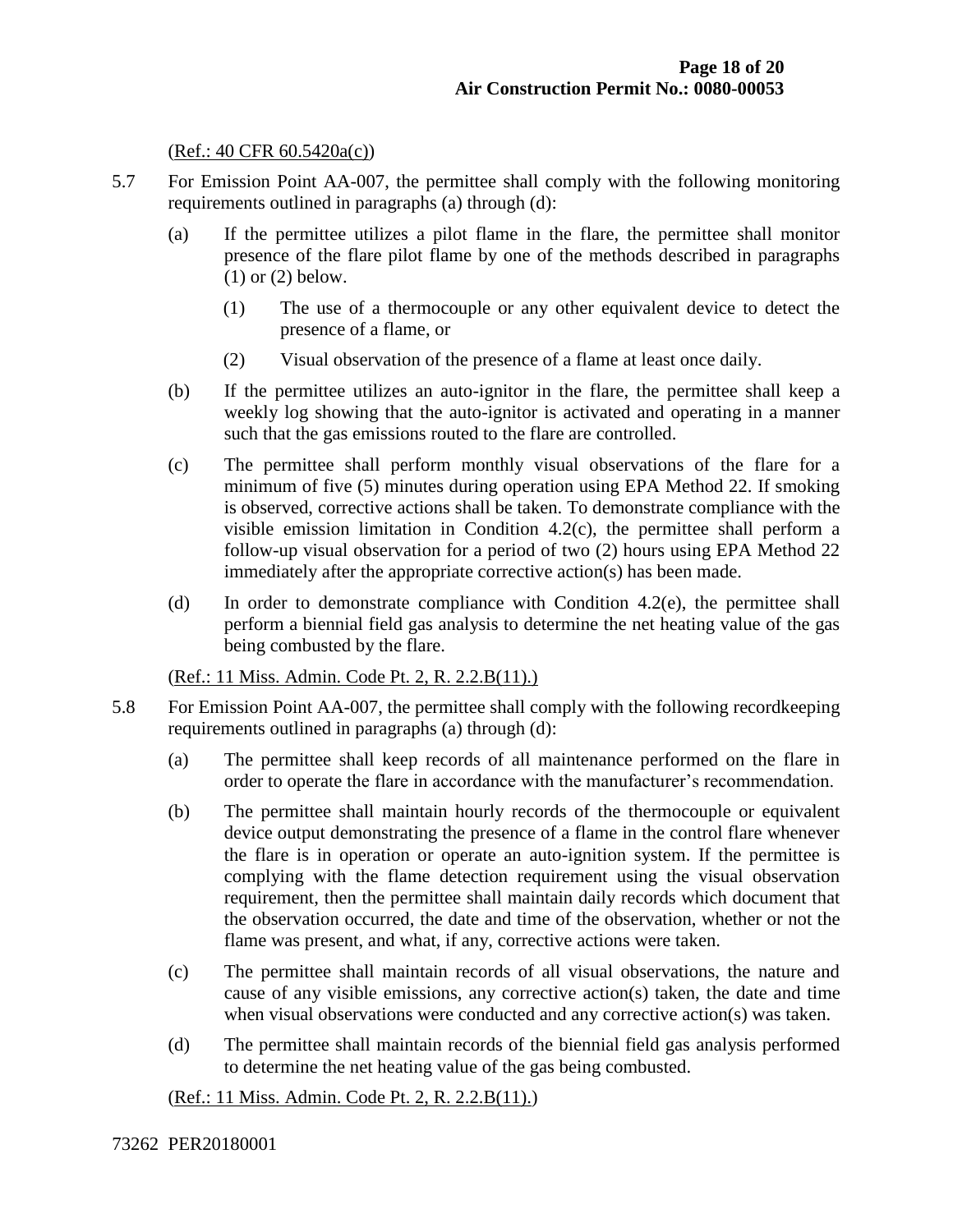| <b>Emission</b><br>Point | <b>Applicable Requirement</b>                   | <b>Condition</b><br>Number(s) | <b>Reporting Requirement</b>                                                                                      |
|--------------------------|-------------------------------------------------|-------------------------------|-------------------------------------------------------------------------------------------------------------------|
| $AA-000$                 | 11 Miss. Admin. Code Pt. 2, R.<br>$2.2.B(11)$ . | 6.1                           | Report permit deviations within five (5) working days.                                                            |
|                          |                                                 | 6.2                           | Submit certified annual monitoring report.                                                                        |
|                          |                                                 | 6.3                           | All documents submitted to MDEQ shall be certified by a<br>Responsible Official or Duly Authorized Representative |
| $AA-006$                 | 40 CFR 60, Subpart OOOOa<br>$(\$60.5420a(b))$   | 6.4                           | Reporting requirements                                                                                            |

#### **SECTION 6 REPORTING REQUIREMENTS**

6.1 Except as otherwise specified herein, the permittee shall report all deviations from permit requirements, including those attributable to upsets, the probable cause of such deviations, and any corrective actions or preventive measures taken. Said report shall be made within five (5) working days of the time the deviation began.

(Ref.: 11 Miss. Admin. Code Pt. 2, R. 2.2.B(11).)

6.2 Except as otherwise specified herein, the permittee shall submit a certified annual synthetic minor monitoring report postmarked no later than 31st of January for the preceding calendar year. This report shall address any required monitoring specified in the permit. Specifically, this report shall include the 12-month rolling totals of VOCs and HAPs, in tons per year, for the previous calendar year. Furthermore, this report shall include the results of the required biennial field gas analysis during the years on which the biennial gas analysis occurs. Where no monitoring data is required to be reported and/or there are no deviations to report, the report shall contain the appropriate negative declaration.

(Ref.: 11 Miss. Admin. Code Pt. 2, R. 2.2.B(11).)

6.3 Any document required by this permit to be submitted to the MDEQ shall contain a certification signed by a responsible official or duly authorized representative stating that, based on information and belief formed after reasonable inquiry, the statements and information in the document are true, accurate and complete.

(Ref.: 11 Miss. Admin. Code Pt. 2, R. 2.2.B(11).)

6.4 For Emission Point AA-006, the permittee shall submit annual reports containing the information specified in 40 CFR  $60.5420a(b)(1)$ ,  $(b)(7)$ , and  $(b)(11)$ . The initial annual report is due no later than 90 days after the end of the initial compliance period as determined according to 40 CFR 63.5410a. Subsequent annual reports are due no later than same date each year as the initial annual report. If the permittee owns or operates more than one affected facility, the permittee may submit one report for multiple affected facilities provided the report contains all of the information required as specified in 40 CFR  $60.5420a(b)(1)$  through  $(b)(8)$ , as applicable, except as provided in 40 CFR 60.5420a(b)(13). Annual reports may coincide with the annual reports required in